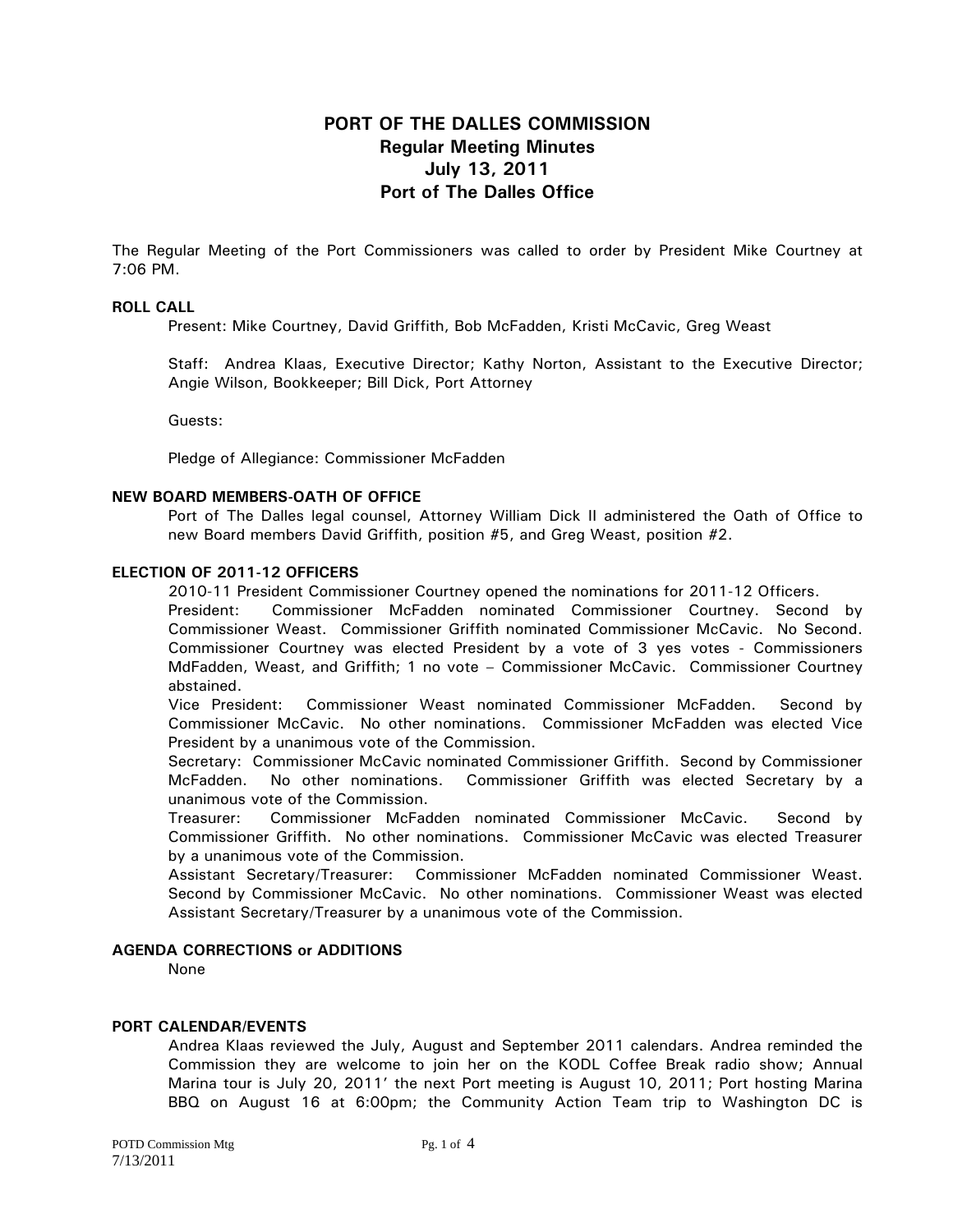September 12-16. Commissioner McFadden usually represents the Port on this trip but the Port would send more than one representative if there is interest.

## **VISITOR'S BUSINESS**

None

### **MEETING MINUTES**

## **MOTION:**

**Commissioner McFadden made a motion to approve the minutes of the June 8, 2011 meeting as presented. Second by Commissioner McCavic. Motion approved unanimously.** 

## **FINANCIALS – RESOLUTION #2011-004**

Andrea Klaas and Angie Wilson reviewed the June 2011 financials.Discussion on year end reporting. Commissioner McCavic would like to see the final Accounts Receivable report once the books are closed. Andrea stated that she is giving the year end financial reports to Nate to review now before the books are officially closed for the 2010-11 fiscal year.

## **STAFF REPORT**

- 1. *Dirt Huggers Update* Tyler Miller and Pierce Louis reported on the status of their business. A large portion of the material coming to them is being diverted from the local landfill. Dirt Huggers is working with Waste Connections to collect pre-consumer food waste. They have hired one part-time employee and one intern. Tyler and Pierce stated that if their business continues to grow they would need additional acres of paved ground.
- 2. *Certify Election –* As required by the Wasco County Clerk the Port Commission is to canvass the abstracts of the May 17, 2011 election, determine the results and declare the results.

# **MOTION: Commissioner McCavic made a motion to declare the election results as reflected on the abstracts of the May 17, 2011 election as provided by the Wasco County Clerk. Second by Commissioner Courtney. Motion approved unanimously.**

*3. Monthly Highlights –* Andrea Klaas: Dolphins-as the property owner the Port needs to file the application with the Corps of Engineers to start the discussion for the permit to repair the damaged dolphin. The Port, Bernert Bargelines, Tidewater, and Mid-Columbia Producers are discussing the importance of keeping the dolphins operational and partnering to repair the dolphins. Andrea highlighted her June update email: Wonderworks amendment is done and signed by Wonderworks; contacted the NWA Attorney regarding redrafting the contract to the new price. He will be in touch; contacted Jayce Tappert to see what help she might need putting together a more detailed proposal; OSU Master Gardeners came by to show us the new signs they are installing at the DIG community garden; Following up on an EPA approved process to clean contaminated water and material. Contacted the company and have received a proposal to clean the two large piles at a much reduced cost as compared to hauling it away; OSP notified us of vandal activity on a wetland area on Taylor Lake Road. We did not press charges but asked the officer to speak to the boys and then had Jerry place some large boulders to block access to the area; Talked to Ted Werth at the State of Oregon regarding Oregon Prospector Industrial lands database and how local realtors can get access; Met with John Roberts, the new County Planner to see how the Country might fit into business recruitment; Update on the Mayor's business task force interviewing people about doing business in The Dalles. All mentioned the education system and lack of adequate housing as challenges. Commissioner McFadden asked that the Monthly Highlights be included in the packet even if they have already been emailed.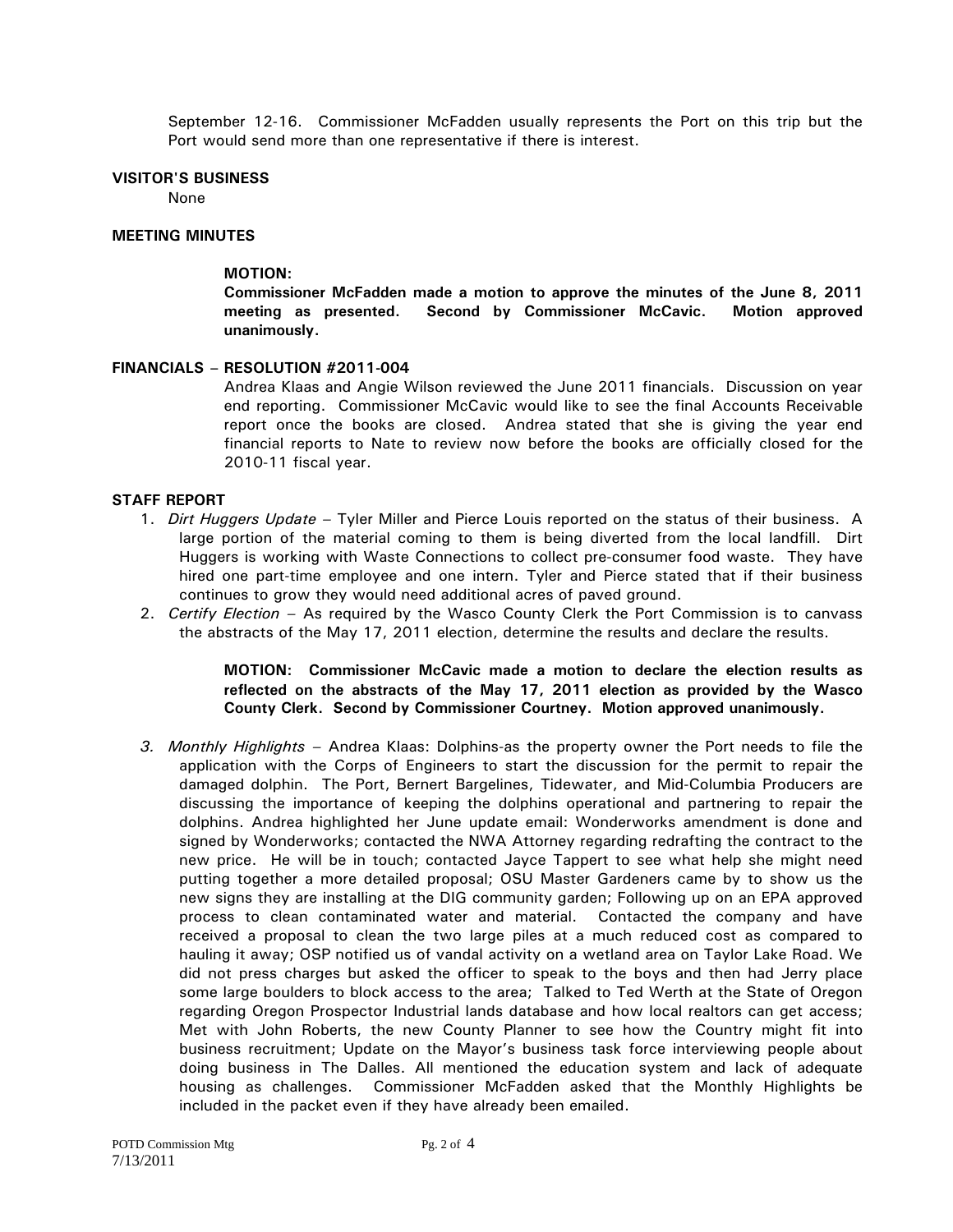- *4. Marina Update:* Kathy Norton updated the Commission on activities at the Marina. Next Marina committee meeting Tuesday-July 19, 2011. The Agenda will include review of membership; election of officers; and drafting of the Marina Committee roles and responsibilities guidelines. The Commission stated that Marina Committee members, and all roles and responsibilities of the Committee members need to be approved by the Port Commission; With the Marina budget finally approved the 2011-12 leases will be mailed July 18, 2011. The moorage fees will be payable in two payments this year with the first payment due by August 15, 2011; Jerry & Kathy will be tracking the time they spend working on Marina issues to help the budget reflect actual personnel costs associated with the Marina; Annual Port Commission Marina tour scheduled for Wednesday, July 20, 2011 at 9:00am; damage to the DOT fence along the south side of the parking lot; we have been approved for the 2011-12 MAP grant that is used to pay for maintenance on the restrooms, launchramp, boat pumpout; discussion on replacement of the work raft, it was suggested staff look into military surplus as an option. Additional items for Executive Session.
- *5. Reports of Committees*:
	- a. *Urban Renewal-* Commissioner Weast was appointed to replace Ken Farner as the Port's representative. Commissioner McCavic will serve as the alternate.
	- b. *Chamber of Commerce*  Commissioner McFadden: Nothing to report. Commissioner Griffith will serve as the alternate.
	- c. *Wasco EDC*  Andrea Klaas: Next meeting July 21, 2011. Update will be sent after the meeting.
	- d. *MCEDD* Commissioner Courtney: MCEDD adopted their new budget; Pat Hoffman has retired as Office Manager after 35 years.
	- e. *Community Outreach Team* Andrea Klaas: Commissioner McFadden will represent the Port on the September Outreach Team trip to Washington DC. If any others want to go let Andrea know as soon as possible.
- 6. *FYI:* State of Oregon Memorandum-Survey Regarding Local Government News Report; Columbia River Inter-Tribal Fish Commission-Fishers Expo; The Dipnetter-news of the River from the Columbia River Inter-Tribal Fish Commission; Notice of Application for Administrative Action-applicant Kling Stubbins.

Break – 8:02PM

INTO EXECUTIVE SESSION 8:08PM

**EXECUTIVE SESSION** *(as allowed by ORS 192.660 (2) (e) (f) (h)) this may include discussion of real property transactions and privileged legal communication.* 

Back to Regular Session 9:10 PM

**MOTION: Following Executive Session discussion Commissioner Weast made a motion to direct staff to formulate a plan within 60 days to develop an RFP for commercial management of the Marina. Second by Commissioner McFadden. Motion approved unanimously.**